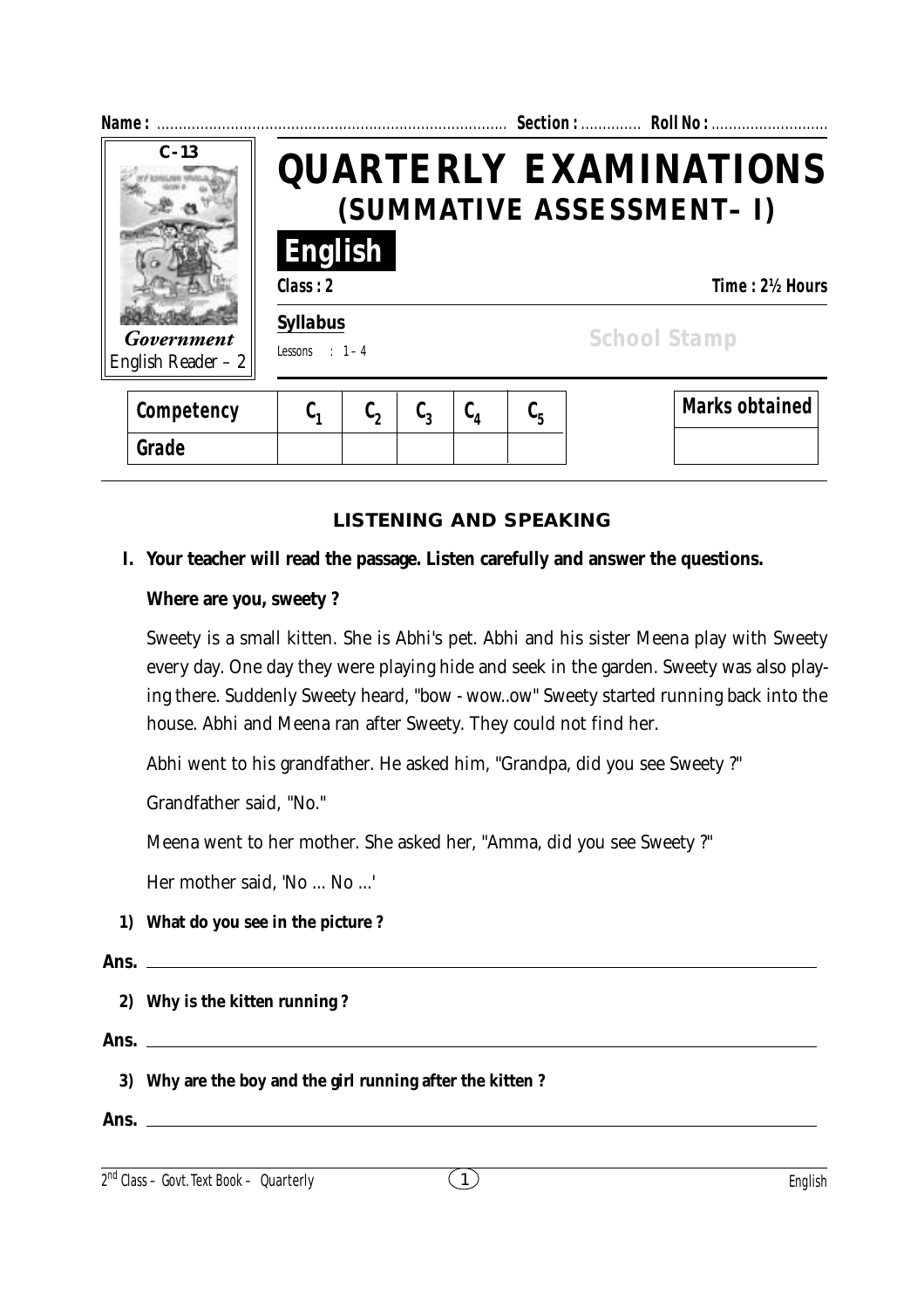- **4) Who is sweety ?**
- **Ans.**
	- **5) What is the woman saying ?**
- **Ans.**
	- **II. Given below are the steps to draw a cat. Observe them and draw the steps to make the picture of a cat.**



### **Name the above cat and write about it.**

**Ans.**

# **READING & RESPONDING**

**I. Look at the pictures given below and tell the story on your own.**



**Ans.**

### **II. Answer the following questions.**

- 1) Which toy do you like ?
- Ans.

<sup>2</sup> 2 nd Class – Govt. Text Book – **Quarterly** English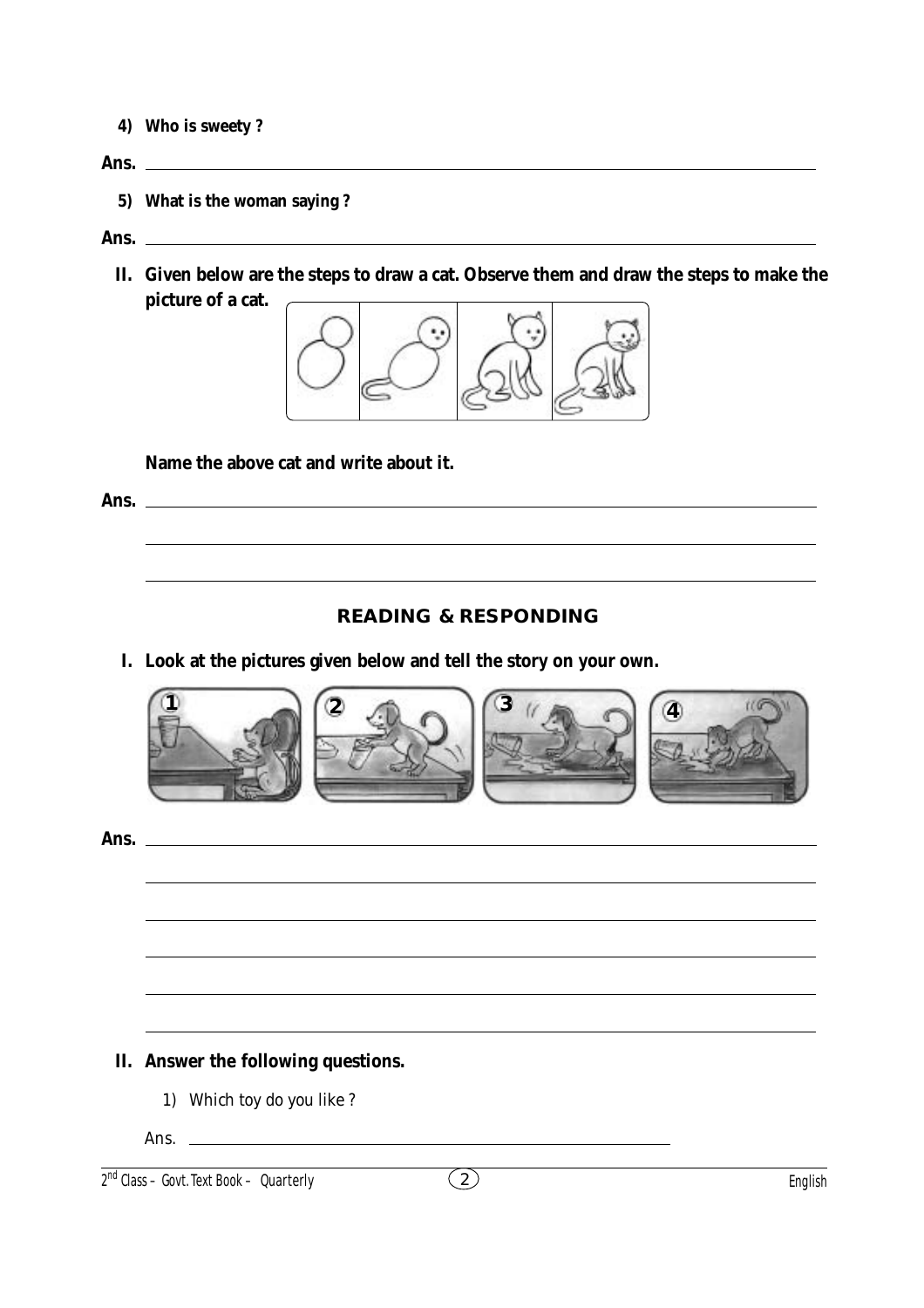|      | 2) Why is Siddu going to Hyderabad?                                                                                                                                                                                           |
|------|-------------------------------------------------------------------------------------------------------------------------------------------------------------------------------------------------------------------------------|
| Ans. | <u> 1989 - Johann John Stone, meil in der Stone aus der Stone aus der Stone aus der Stone aus der Stone aus der S</u>                                                                                                         |
|      | 3) Who is Sweety?                                                                                                                                                                                                             |
|      | Ans.                                                                                                                                                                                                                          |
|      | 4) Who took Abhi to the fair?                                                                                                                                                                                                 |
|      | Ans. $\qquad \qquad$                                                                                                                                                                                                          |
|      | 5) Did the driver stop the van? For whom?                                                                                                                                                                                     |
| Ans. | the control of the control of the control of the control of the control of the control of the control of the control of the control of the control of the control of the control of the control of the control of the control |
|      | WRITING                                                                                                                                                                                                                       |

## **I. Write about the village fair on your own.**

**Ans.**

**II. Siddu and his father are standing on the road. They see many vehicles on the road. Name them.**

<u> 1989 - Johann Barbara, martxa amerikan per</u>



## **III. Read the following lines.**

The wheels on the bus go round and round. Round and round, the wheels on the bus. The wheels on the bus go round and round. Round and round all day long. The engine of the train goes chuk, chuk, chuk, chuk, chuk, chuk, the engine of the train. The engine of the train goes chuk, chuk, chuk, chuk, chuk, chuk all day long.